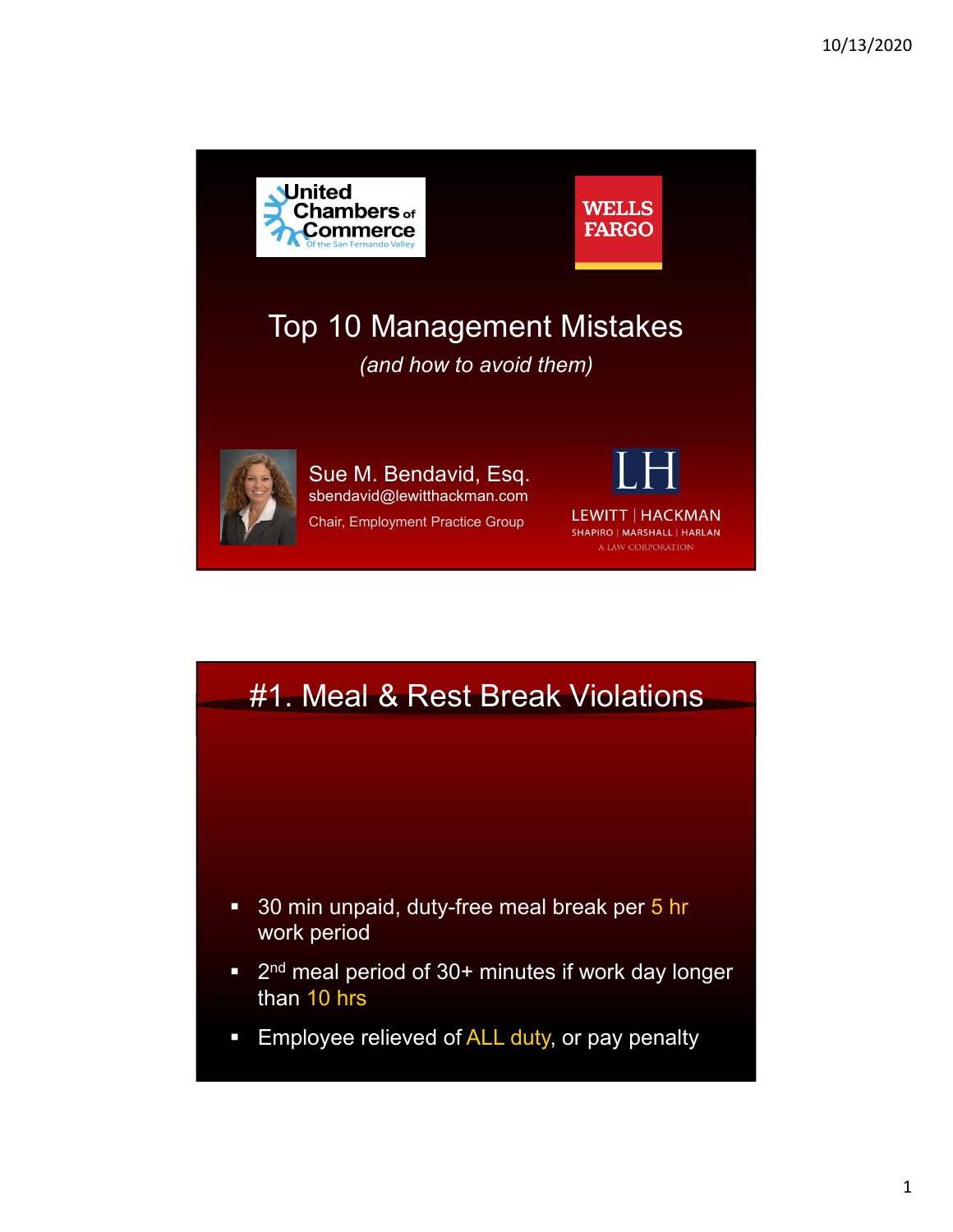### #1. Meal & Rest Break Violations

- **Allow employees to** leave premises for breaks
- **Enforce clocking in /** out policies for meal breaks



- **E** "Authorize & Permit" 10 min rest break for each 4 hr work period or "major fraction thereof"
- **Taken mid 4 hr period, as** practicable
- Rest breaks are paid on the clock
- Rest and meal break penalty =  $1$ additional hr of pay for each day a meal or rest break not provided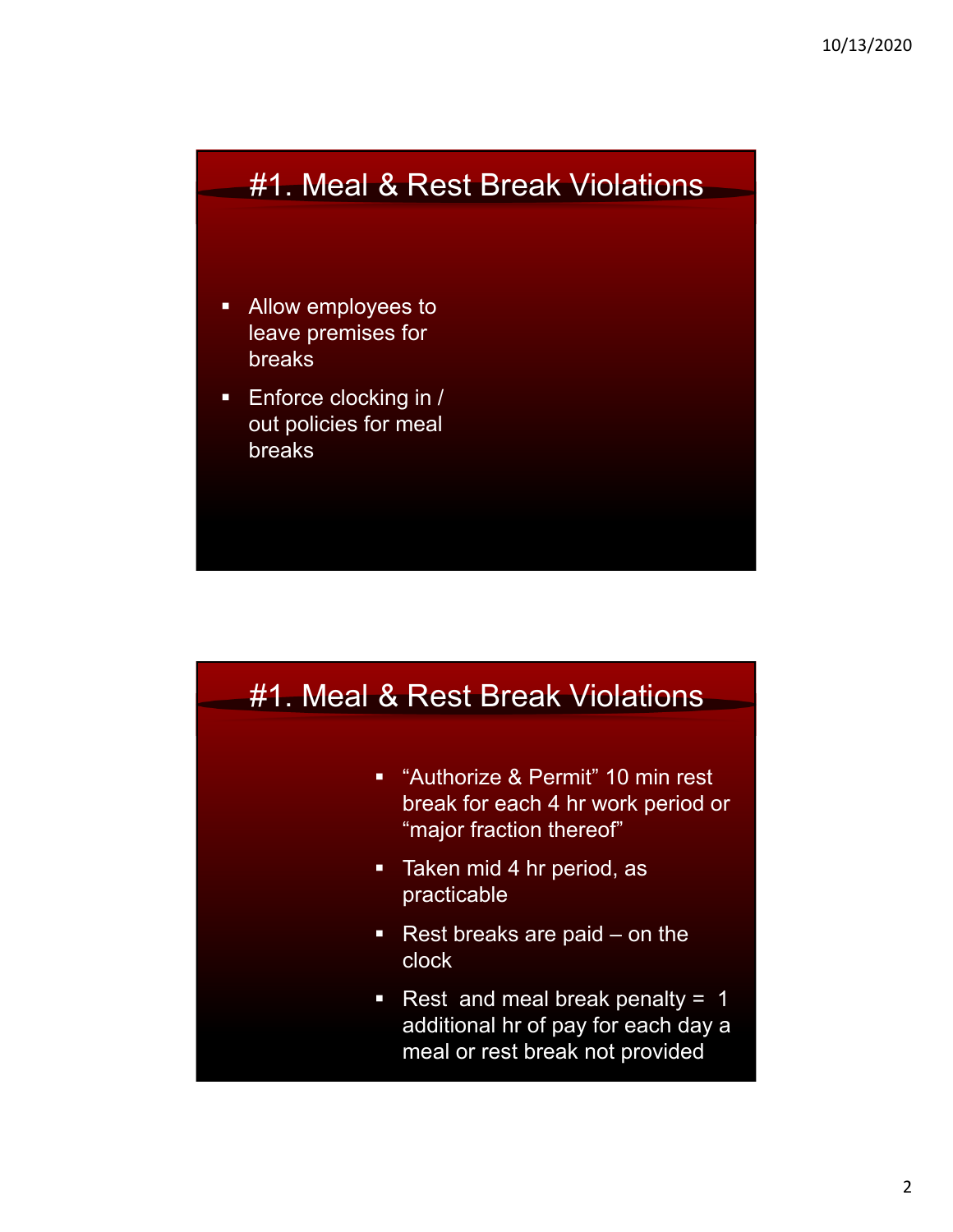## #2. Failure to Enforce/Pay OT

#### CA Overtime Law

Pay 1.5x regular rate for:

- **All hours worked beyond** 8 in single day;
- **First 8 hours worked on** 7<sup>th</sup> consecutive day

#### Pay 2x regular rate for:

- **All hours worked beyond** 12 in single day;
- **All hours worked beyond** 8 on the 7<sup>th</sup> consecutive day

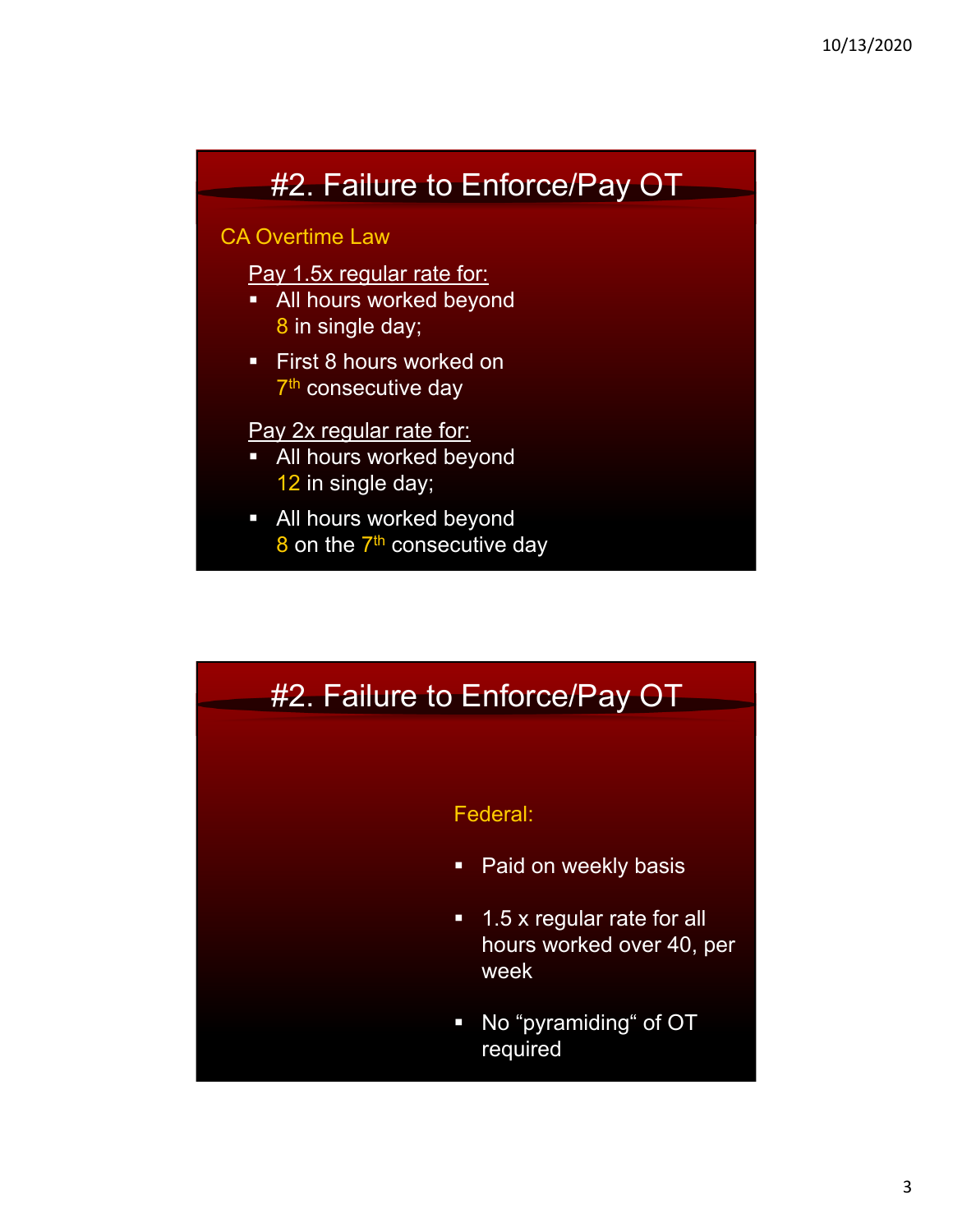### #2. Failure to Enforce/Pay OT

#### **Penalties**

- Waiting time under Labor Code: §203 up to 30 days wages
- provide itemized statement: §226 up to \$4,000
- PAGA (Private Attorneys General Act)



#### General Rules

- **Employers have record keeping** obligations / tracking all hours worked
- **Record stop/start times, including** meal periods
- **Pay for all work known (& work** employer should have known about)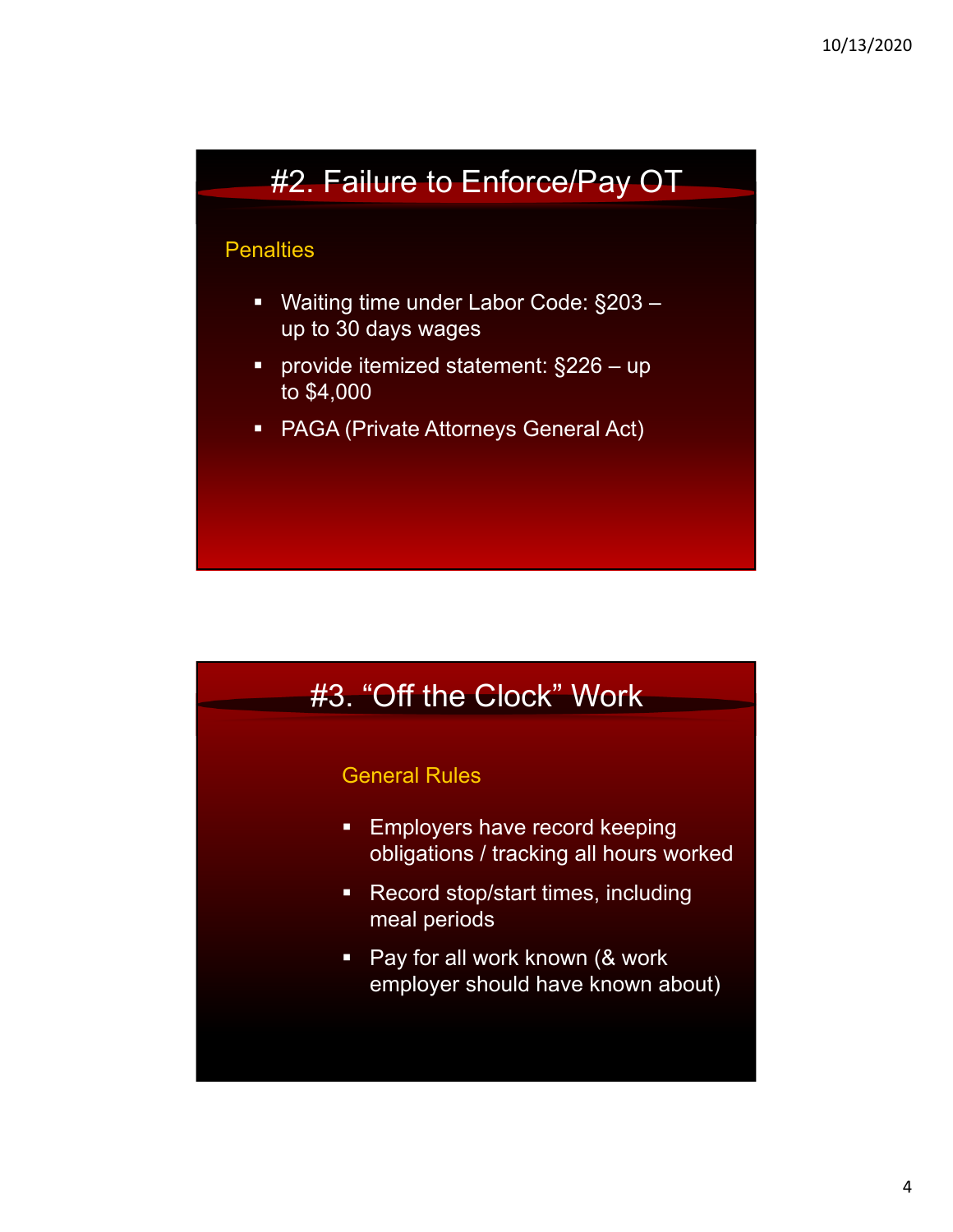# #3. "Off the Clock" Work

#### General Rules

- **Employers often accused of pressuring employees** to work off the clock to avoid OT premiums
- **Management often accused of "shaving" time** records to reduce costs / increase bonuses
- **Honest mistakes may lead to false accusations**

# #3. "Off the Clock" Work

- **Include clear policies in company handbook**
- Require employees to record start and end times of each work period, meal break, and when leaving premises for purposes other than work
- **Consider carefully paid vs.** unpaid time
- **Require all employees** to sign or acknowledge time records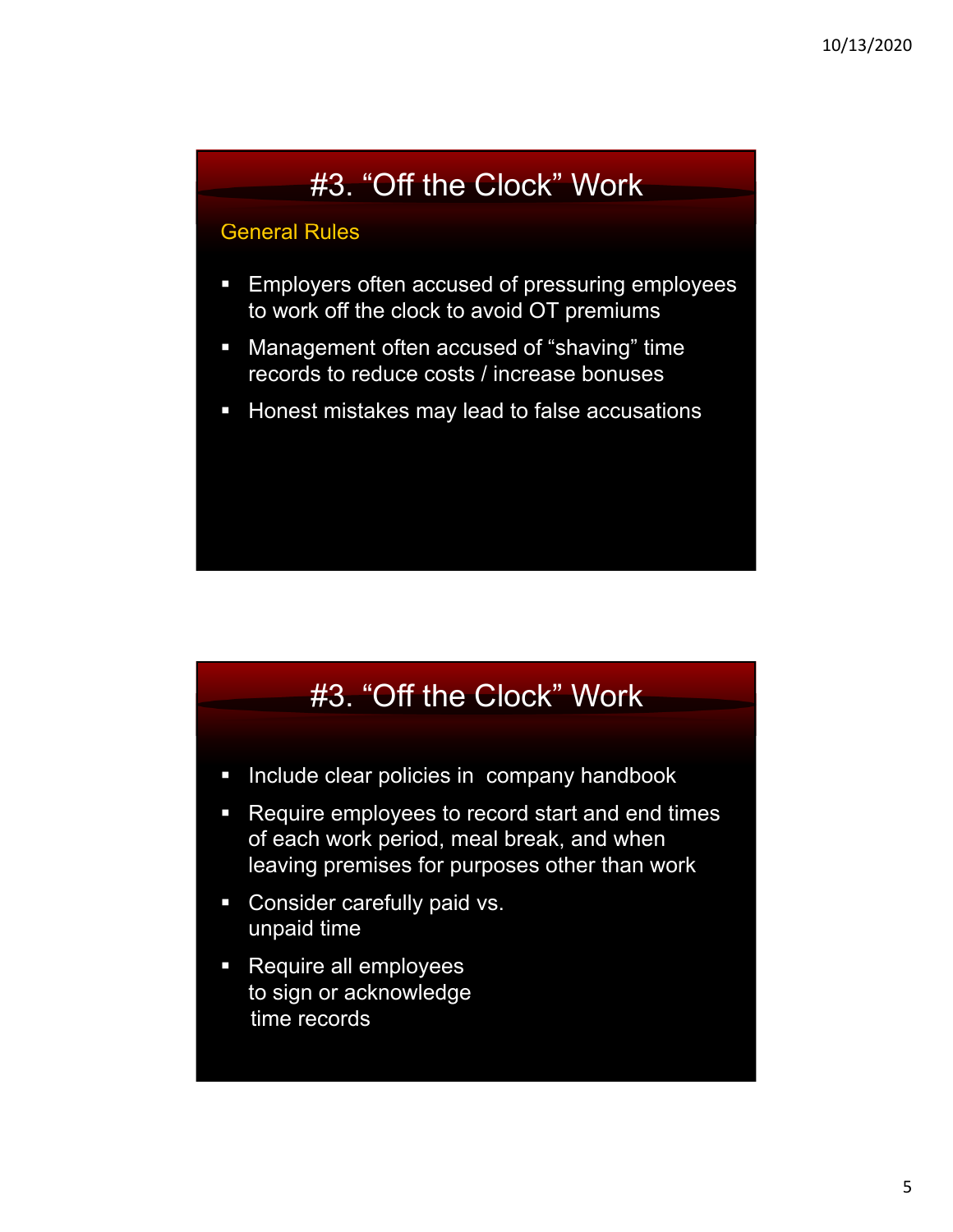### #3. "Off the Clock" Work

- **Don't ignore signs employees are** working off the clock
- **Don't allow pressure to meet** payroll, productivity or other goals let off the clock work slide
- **Don't alter employee records** without employee's signed approval

### #4. Ignoring Complaints

#### Supervisors:

- You represent the company
- Report complaints to HR immediately
- Company on notice when supervisor made aware of complaint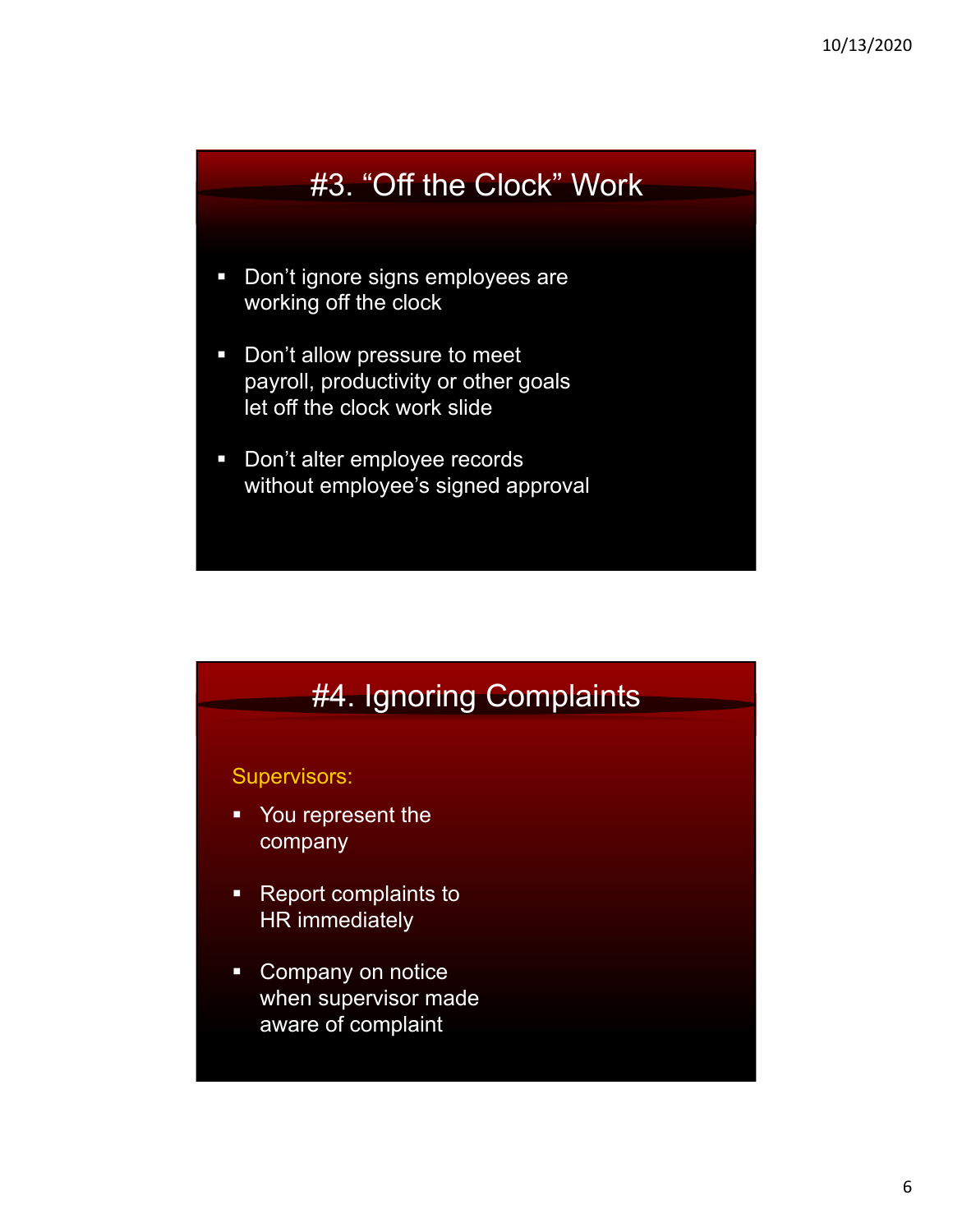### #4. Ignoring Complaints

#### Investigations:

- **Prompt & thorough**
- **Essential to managing** workplace and resolving disputes before lawsuits arise
- **Employer legally required to** investigate
- **Properly conducted** investigations may provide important defense

### #5. Unfamiliarity w/ Leaves of Absence

- **Family & Medical Leave Act (FMLA)**
- California Family Rights Act (CFRA)
- **Pregnancy Disability Leave (PDL)**
- **Workers' Compensation Disability Leave**
- **-** Military / Military Spouse Leave
- **Jury / Witness Leave**
- **•** Voting Leave
- **UCTAL STARK Violence / Sexual Assault**
- **•** Crime Victims' Leave
- **School Activities Leave**
- **Adult Literacy Time Off**
- **Sick Leave**
- Kin Care
- **Vested Time Off Requirements**
- Reasonable Accommodations for Disabilities Leave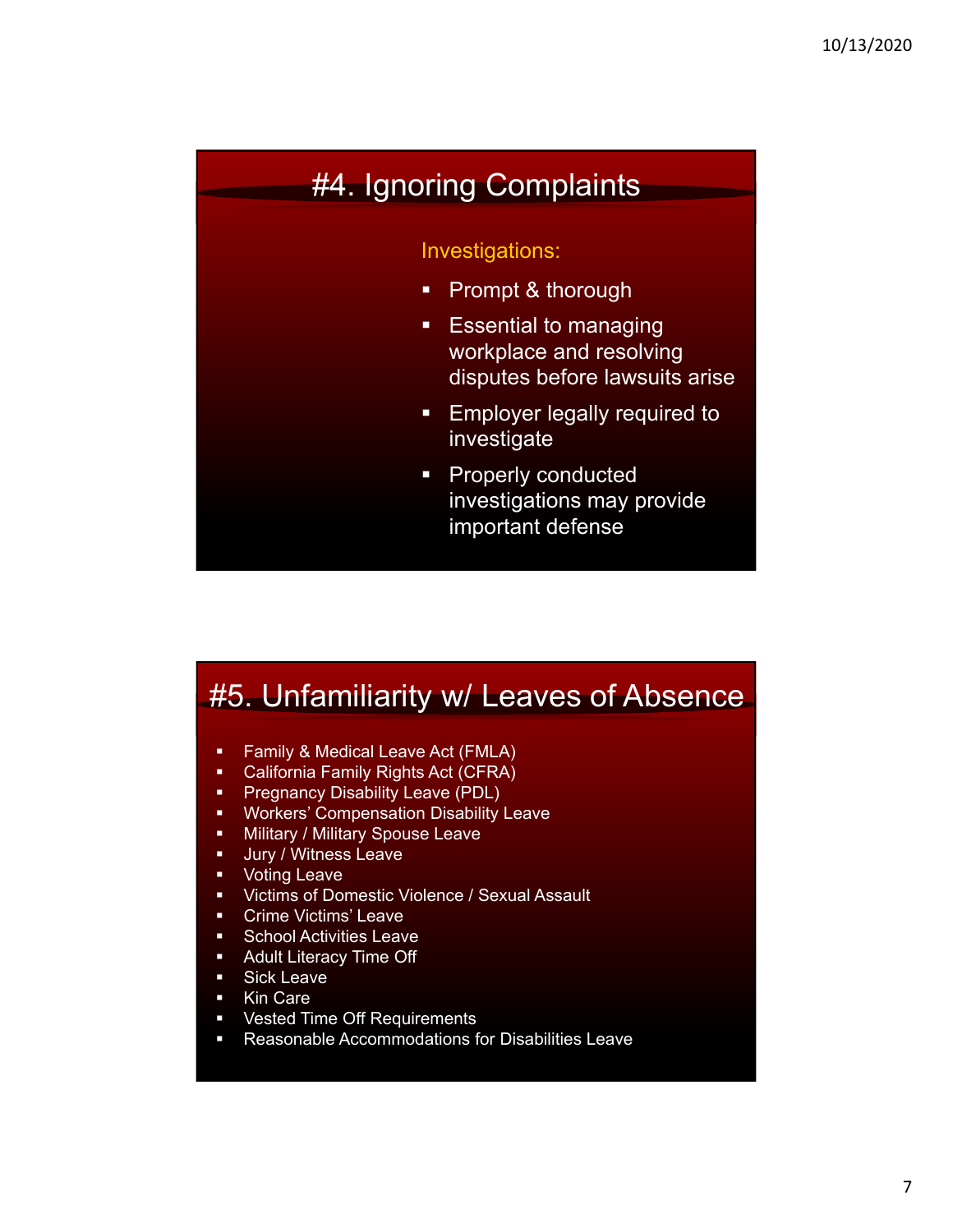### #5. Unfamiliarity w/ Leaves of Absence

#### General Tips:

- **Develop, implement and** administer compliant policies & procedures
- Audit, monitor, evaluate records, processes, postings
- **Administer and retain all** records, documentation

### #6. Unfamiliarity w/ Protected Activities

Protected activities may not be used as grounds for termination or discipline:

- Wage garnishment
- Wage disclosures
- Rehab program participation
- **Jury duty**
- Political activity
- **Military service**
- **•** Volunteer emergency services
- Refusing to patronize business
- Refusing to commit illegal act
- Time off to appear at school for child's suspension
- **Taking victim of domestic violence time** off (care, counseling, legal matters…)
- **Taking other protected time off**
- Refusing polygraph
- **EXECO EXECO EXECO EXECO EXECO** EXTERN
- **Serving as election officer**
- Disclosing info re law violations to government or enforcement agencies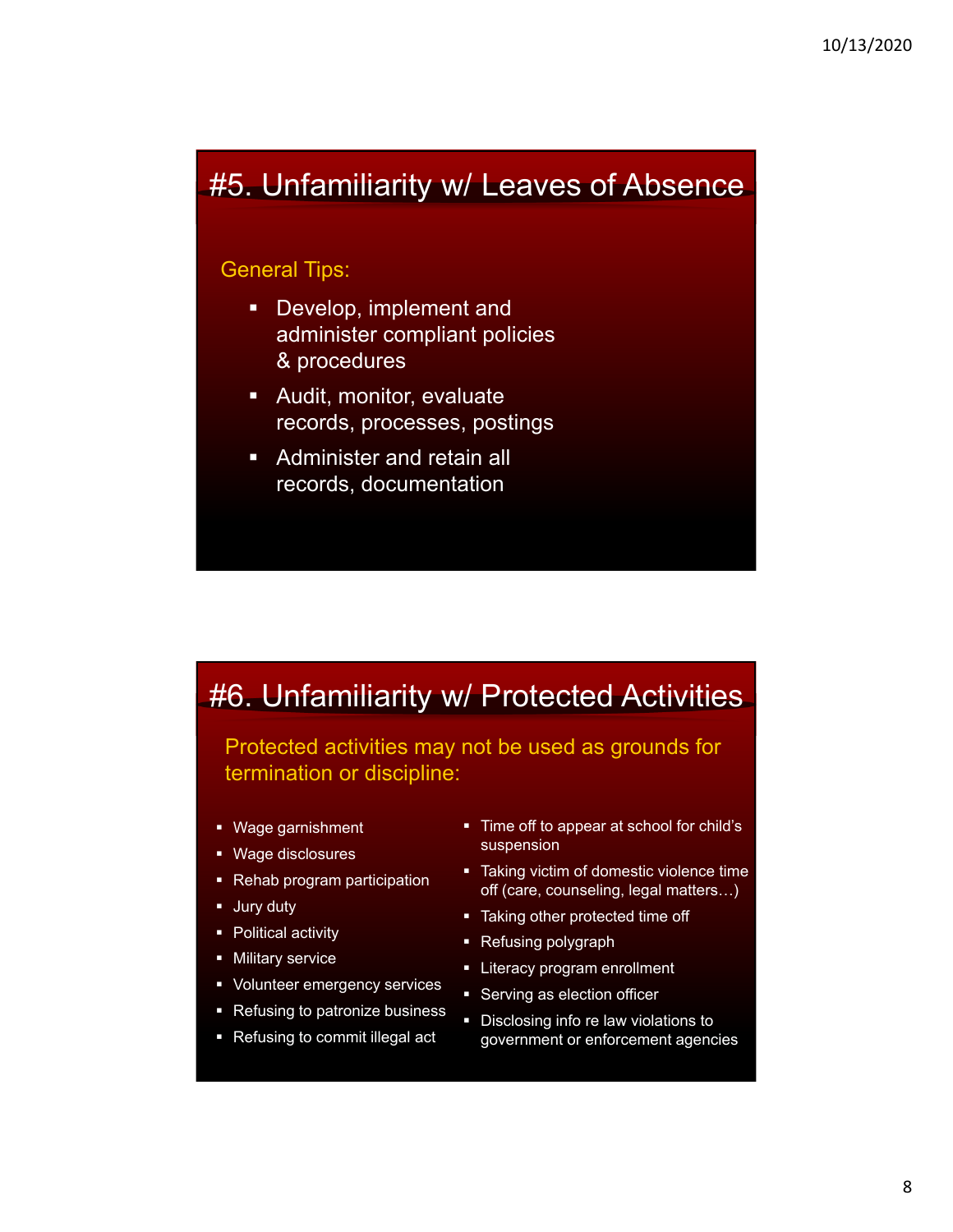## #7. Failure to Document

"If it's not in writing, it didn't happen."

- Document everything, including verbal warnings
- May be handwritten, emailed, texted, or...

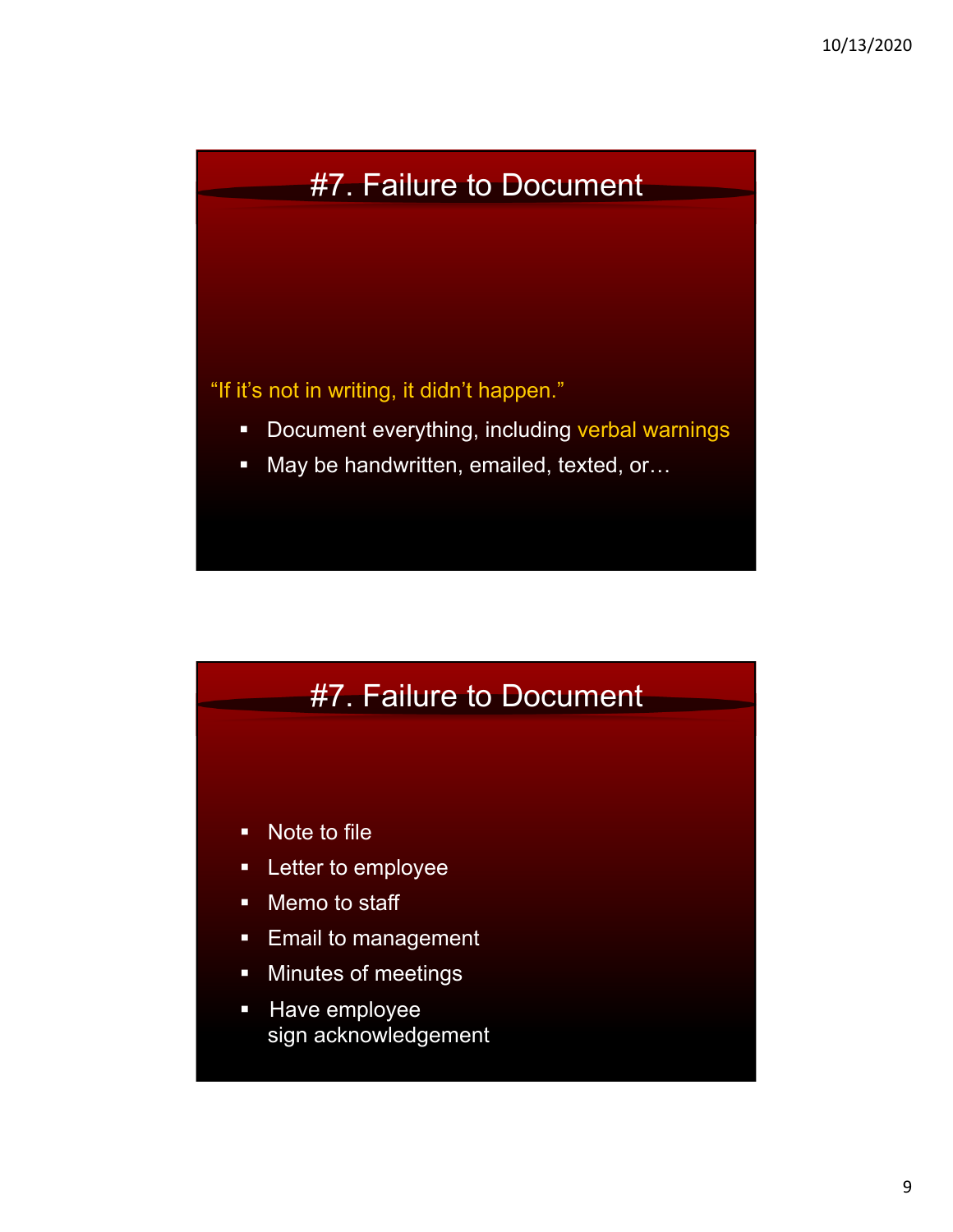### #8. Improper Documentation

"If it's not documented well, better that it not be documented at all."

- **Important details:** 
	- **Names of parties involved,** including witnesses
	- **Dates**
	- **Times**
	- Reactions
	- **-** Accommodations suggested
	- **•** Verbal agreements, promises
	- $Ectc.$

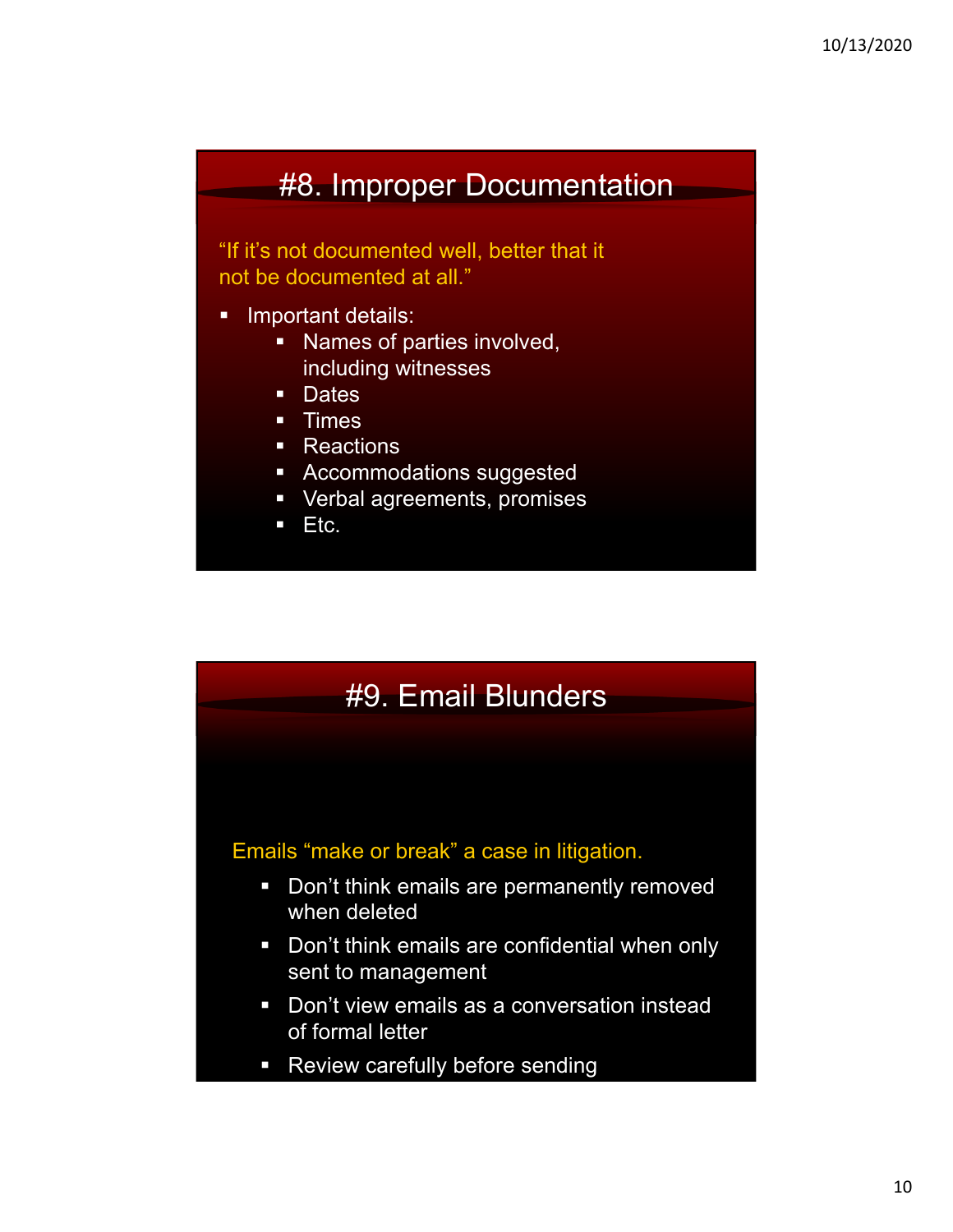## #9. Email Blunders

- **Think before typing**
- **IMagine email shown to jury**
- **Unlike conversations, they last** forever & may be seen by more than the intended recipient
- **Enforce rules re internet & email use**
- **Emails shouldn't replace written** memos or face-to-face meetings
- **Remember:** shelf life = eternity

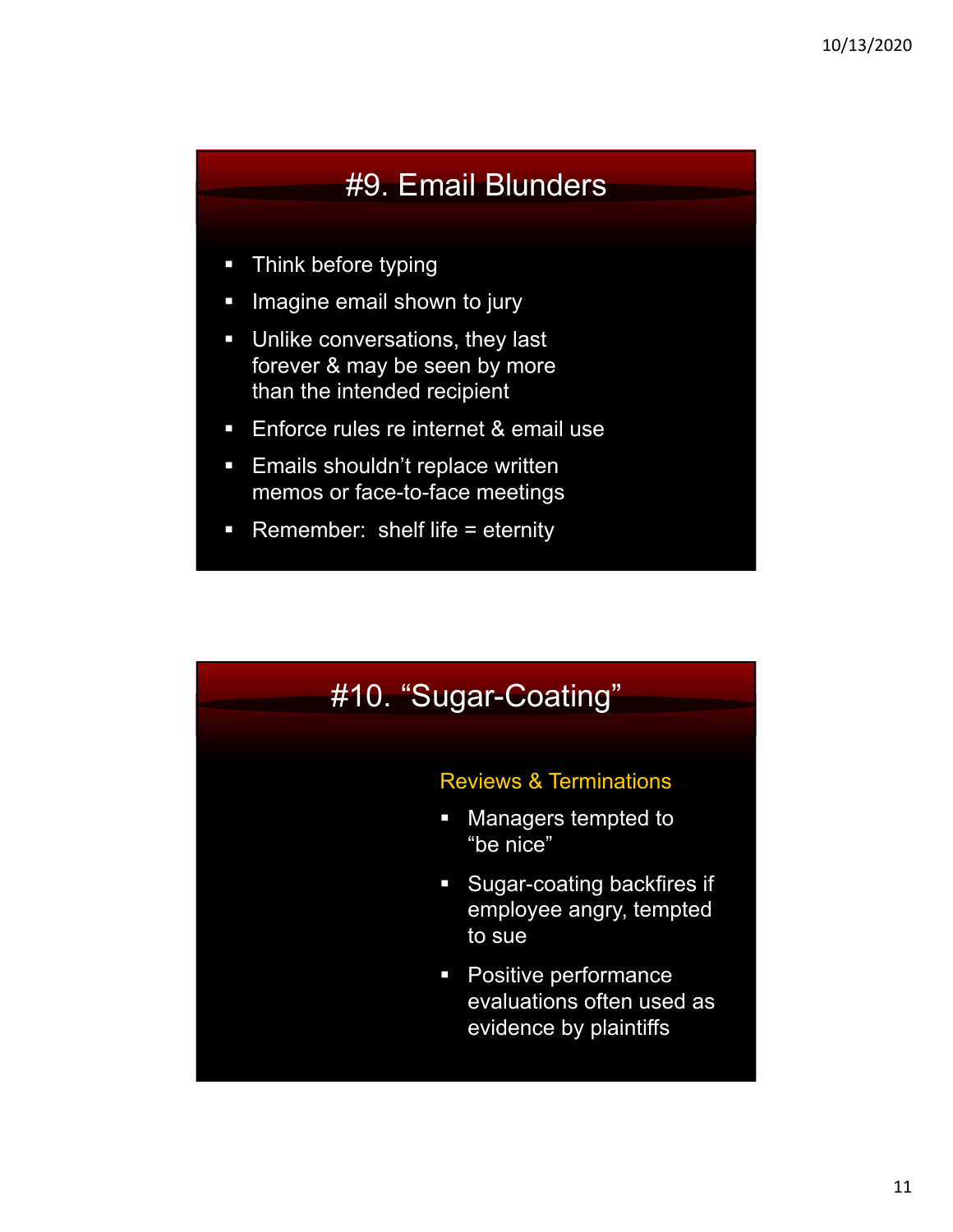### #10. "Sugar-Coating"

#### Reviews & Terminations

- **-** Don't rush the meeting
- Plan conversation
- **Briefly explain reasons**
- **Be honest & concise**
- **Explain final pay, benefits**
- **Explain continuing obligation** to protect trade secrets

## #10. "Sugar-Coating"

#### Reviews & Terminations

- **•** Don't defend, justify, argue
- Don't bad mouth company
- **Don't imply unfair decision**
- **Don't promise rehiring**
- **If termination is** performance-related, don't suggest otherwise